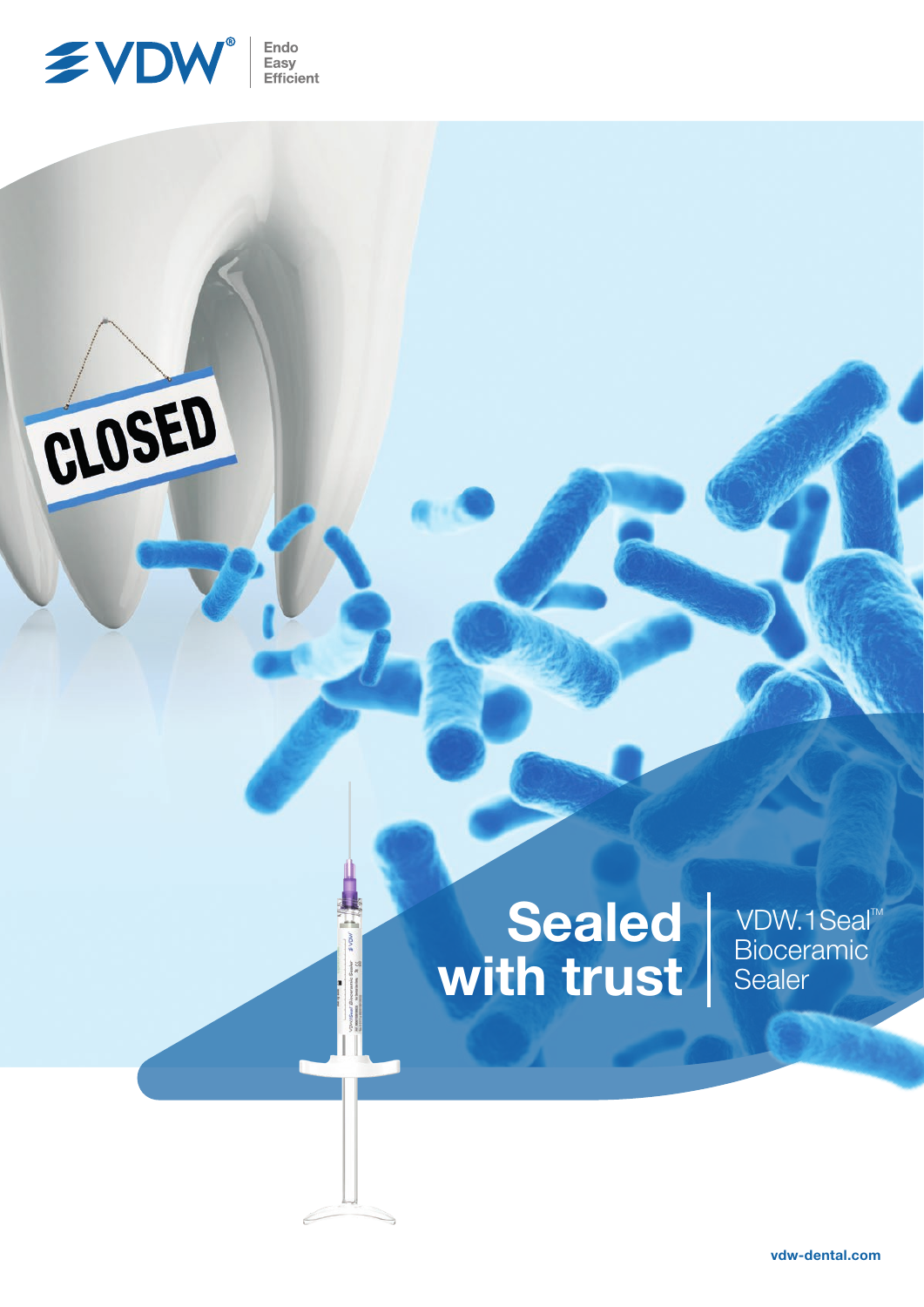## Meeting the challenges in obturation

CLOSED

Endodontic treatment is a complex process where every detail counts to achieve a satisfactory result. One major challenge is the risk of infections that need to be considered at any step – also in obturation.

The main cause of endodontic failure is the persistence of microorganisms that cause an intra-radicular or extra-radicular infection which then becomes resistant to disinfection measures.<sup>1</sup> The **VDW.1Seal™ Bioceramic** Sealer provides a pH value (≥12) which has shown to have an antimicrobial effect.<sup>2</sup>

Because there is just one thing that should be found in a root canal: **a dimensionally stable** filling that remains…

1 Prada I, Micó-Muñoz P, Giner-Lluesma T, Micó-Martínez P, Collado-Castellano N, Manzano-Saiz A. Influence of microbiology on endodontic failure. Literature review. Med Oral Patol Oral Cir Bucal. 2019 May 1;24(3):e364-e372. doi: 10.4317/medoral.22907.

 $^2$  The anti-microbial effect against enterococcus faecalis and the compressive strength of two types of mineral trioxide aggregate mixed with sterile water or 2% chlorhexidine liquid. Holt DM et al., J Endod. 2007 Jul;33(7):844-7.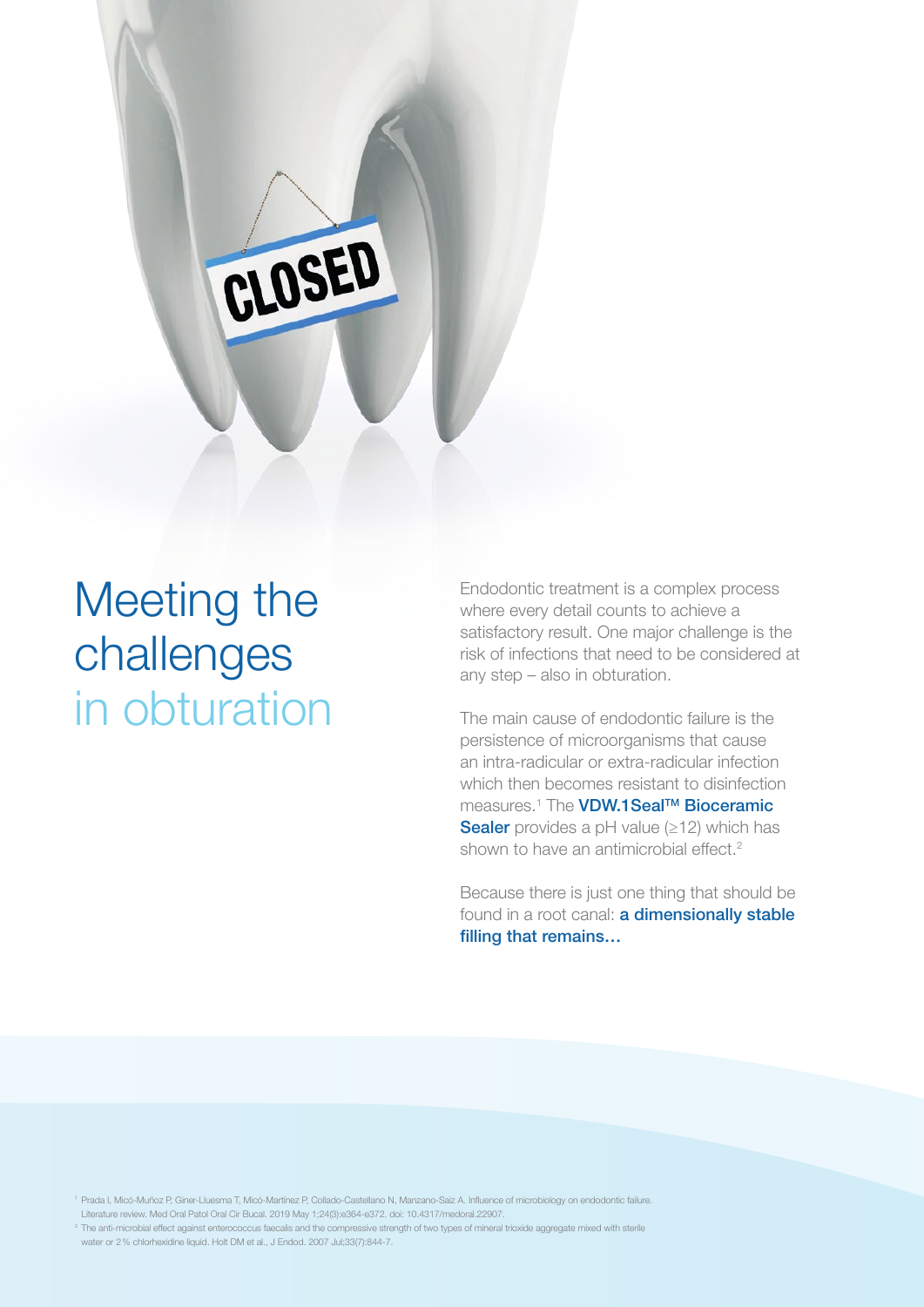## VDW.1Seal™ Bioceramic Sealer and its benefits for your practice

### LOW SOLUBILITY<sup>3</sup> AND FILM THICKNESS<sup>3</sup>

Low solubility with high washout resistance for long-term sealing.



### FAST & PREDICTABLE SET TIME3

| $VDW.1$ Seal™                     | $2-4$ hours |
|-----------------------------------|-------------|
| TotalFill® BC Sealer <sup>™</sup> | 4-10 hours  |

### HIGH FLOWABILITY

Good flowability is an essential characteristic of sealers and allows it to fill difficult-to-access areas such as accessory canals, isthmus and other irregularities of dentin.

### ENHANCED RADIOPACITY3

25% more radiopacity helps track treatment results.



### BIOCOMPATIBLE

Providing an ideal environment for hydroxyapatite (HA) formation paving the way for the body's self-healing process.

# ...for a clinically reliable seal

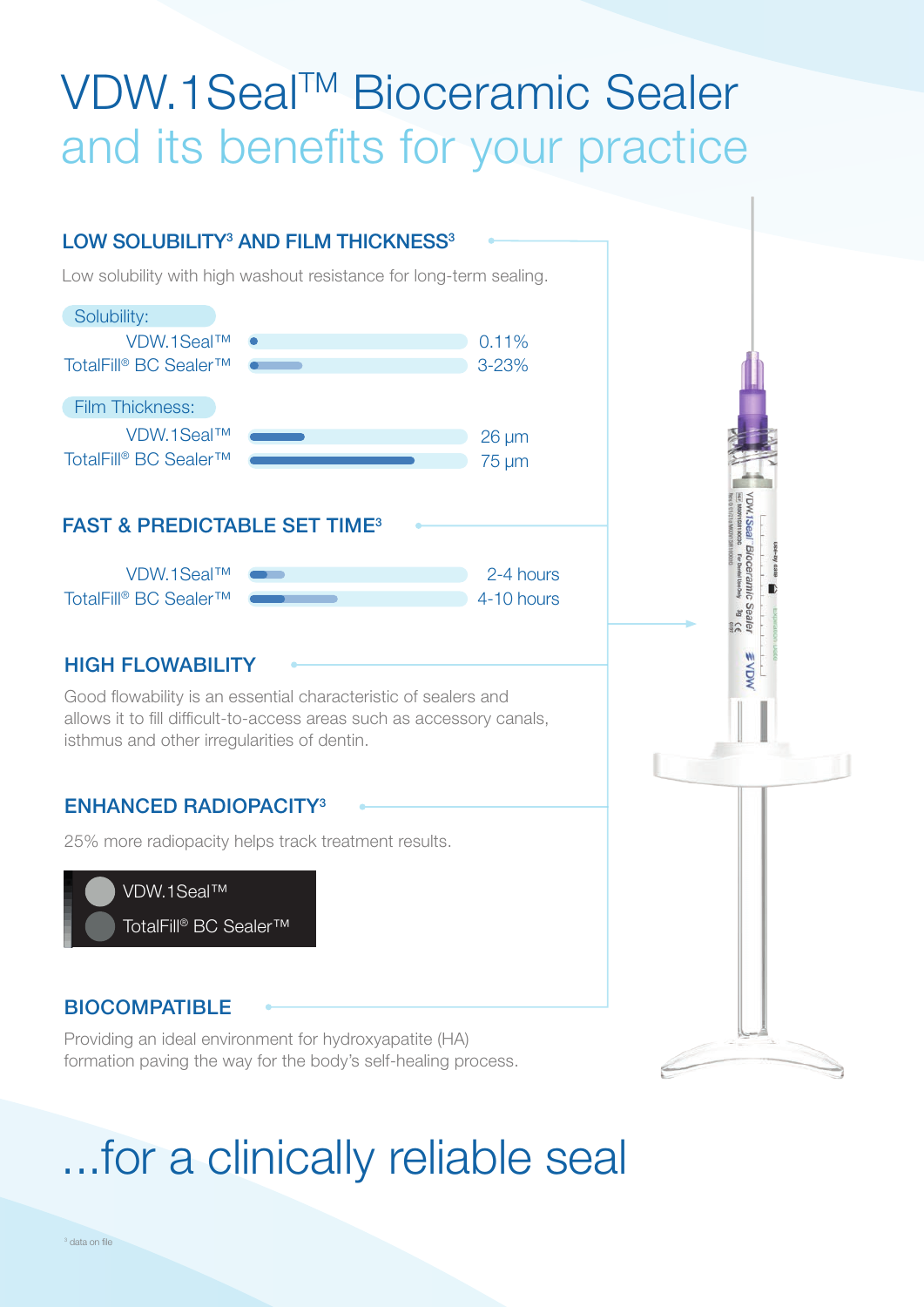### EXTRA VERY HIGH FAST IN WASHOUT RESISTANCE

### VDW.1Seal™ Bioceramic Sealer:

| MKTV1SM000000 | VDW.1Seal Bioceramic Sealer Starter Kit     |
|---------------|---------------------------------------------|
| M00V1SM10003G | VDW.1 Seal Bioceramic Sealer Syringe Refill |
| M00V1SMB2524G | VDW.1Seal Bioceramic Cannula Refill         |

The biocompatible VDW.1SealTM Bioceramic Sealer allows a precise obturation with any obturation technique – single cone or warm techniques.

#### RECIPROC® *blue* Gutta-Percha

|   | Flip pack of 60 pieces       | <b>Size</b>     | $28 \text{ mm}$  |
|---|------------------------------|-----------------|------------------|
| ω |                              | R <sub>25</sub> | V04 0258 028 025 |
|   |                              | <b>R40</b>      | V04 0258 028 040 |
|   |                              | <b>R50</b>      | V04 0258 028 050 |
|   | 36 x R25, 12 x R40, 12 x R50 |                 | V04 0258 028 237 |

#### RECIPROC® Gutta-Percha

| Slide casette of 60 pieces | <b>Size</b>                  | 28 mm            |
|----------------------------|------------------------------|------------------|
|                            | R <sub>25</sub>              | V04 0214 028 025 |
|                            | <b>R40</b>                   | V04 0214 028 040 |
|                            | <b>R50</b>                   | V04 0214 028 050 |
|                            | 40 x R25, 10 x R40, 10 x R50 | V04 0214 028 237 |

### VDW.ROTATE<sup>™</sup> Gutta-Percha

| Flip pack of 60 pieces | Size/Taper                                           | 28 mm            |
|------------------------|------------------------------------------------------|------------------|
| $\mathbf{o}$           | 25.04                                                | M00 VRGP F00 425 |
| O                      | 30.04                                                | M00 VRGP F00 430 |
| $\mathbf o$            | 35.04                                                | M00 VRGP F00 435 |
| $\mathbf{o}$           | 40.04                                                | M00 VRGP F00 440 |
| $\mathbf{o}$           | 50.04                                                | M00 VRGP F00 450 |
|                        | 60.04                                                |                  |
| Ο                      | 25.06                                                | M00 VRGP F00 625 |
| Ο                      | 30.06                                                | M00 VRGP F00 630 |
| Ο                      | 35.06                                                | M00 VRGP F00 635 |
| $\mathbf{o}$           | 40.06                                                | M00 VRGP F00 640 |
|                        | 24 x 25.06<br>12 x 30.04<br>12 x 35.04<br>12 x 25.04 | M00 VRGP F00 AST |

#### GUTTAFUSION for RECIPROC® *blue* Obturators

|  | Blister pack of 6 obturators | 1 blister pack   | 5 blister packs  |
|--|------------------------------|------------------|------------------|
|  | R <sub>25</sub>              | V04 1551 000 025 | V04 1552 000 025 |
|  | R40                          | V04 1551 000 040 | V04 1552 000 040 |
|  | <b>R50</b>                   | V04 1551 000 050 | V04 1552 000 050 |

### GUTTAFUSION for RECIPROC® Obturators

|  | Blister pack of 6 obturators | 1 blister pack   | 5 blister packs  |
|--|------------------------------|------------------|------------------|
|  | R <sub>25</sub>              | V04 1531 000 025 | V04 1532 000 025 |
|  | <b>R40</b>                   | V04 1531 000 040 | V04 1532 000 040 |
|  | <b>R50</b>                   | V04 1531 000 050 | V04 1532 000 050 |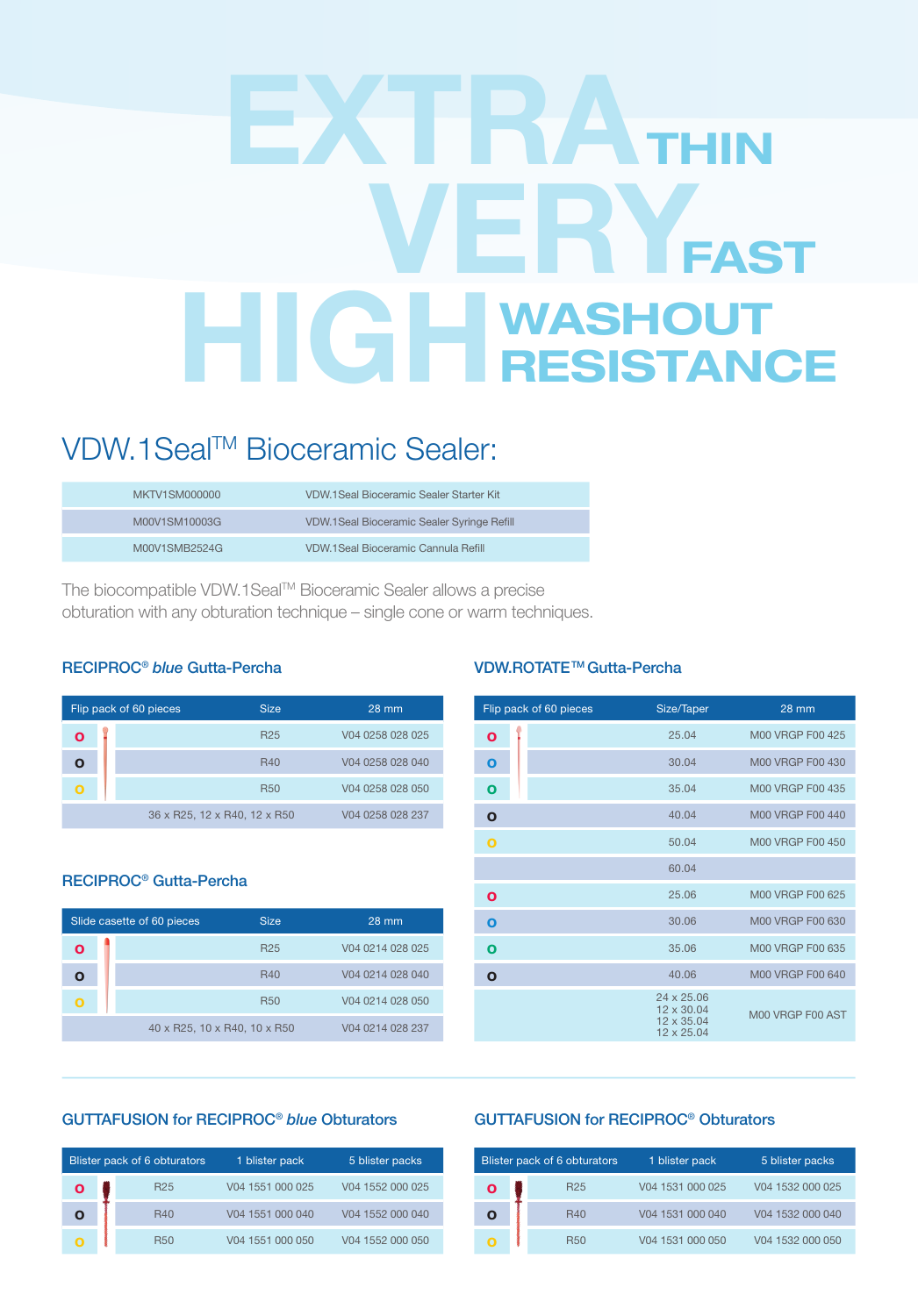## Bioceramics: The next level of endodontic sealing

### Compared to regular resin sealers, bioceramic sealers:

- + are biocompatible
- + promote the formation of hydroxyapatite
- + have a shorter setting time
- + do not shrink nor expand after setting

Calcium silicate-based sealers (bioceramic sealers) for root canal **treatment:** Tricalcium silicate interacts with body fluids to release calcium and hydroxide ions that promote hydroxyapatite (HA) formation and support the healing response.